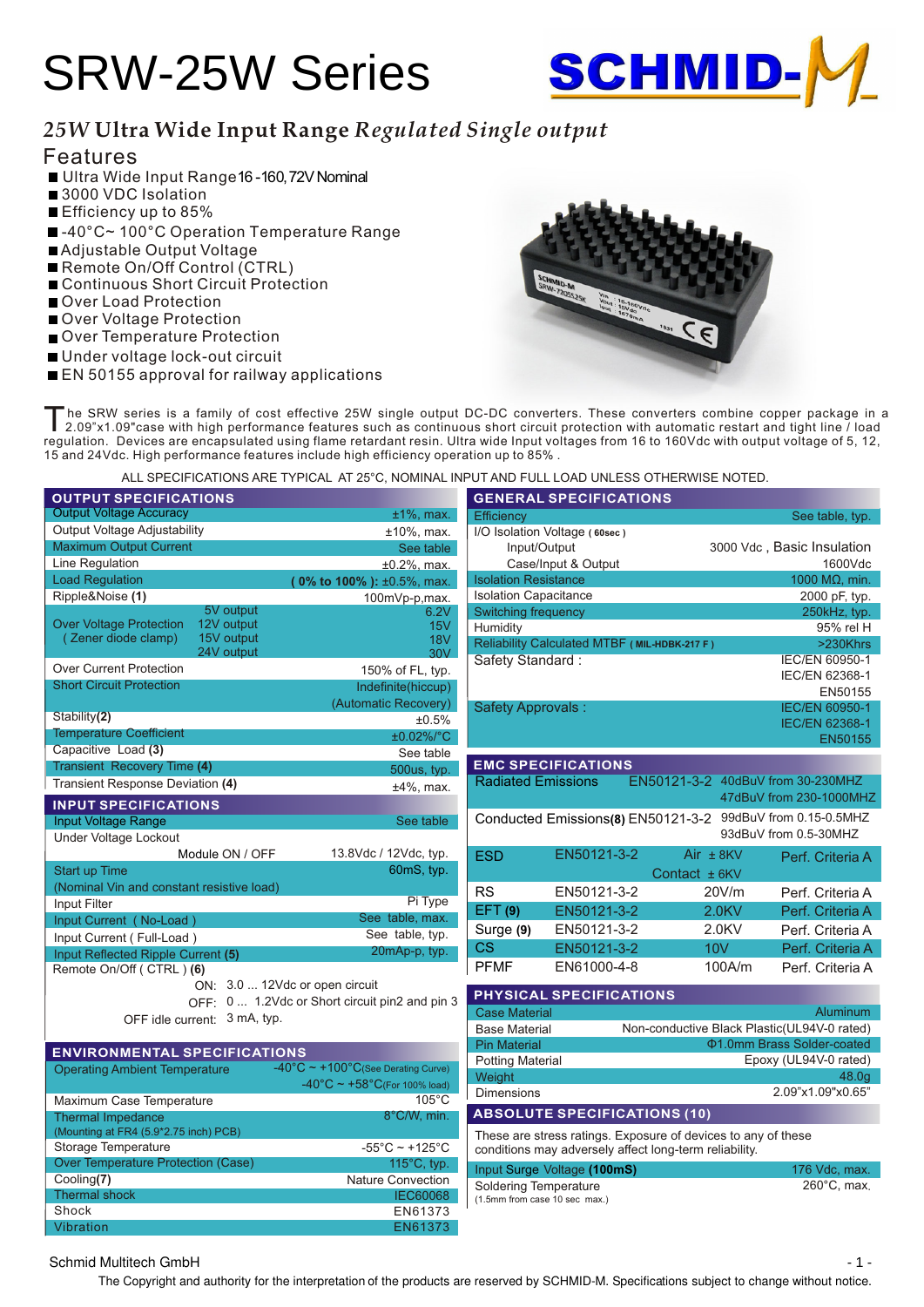#### SRW - 25W Regulated Single output



# MODEL SELECTION GUIDE

|                     | <b>INPUT</b>       | <b>INPUT Current</b> |                  | <b>OUTPUT</b> | <b>OUTPUT Current</b> |           |                   |                  |
|---------------------|--------------------|----------------------|------------------|---------------|-----------------------|-----------|-------------------|------------------|
| <b>MODEL NUMBER</b> | Voltage Range      | No-Load              | <b>Full Load</b> | Voltage       | Mn. load              | Full load | <b>EFFICIENCY</b> | <b>Capacitor</b> |
|                     | (Vdc)              | (mA)                 | (mA)             | (Vdc)         | (mA)                  | (mA)      | @FL(%)            | Load(uF)         |
| SRW-7205S25K        | 16-160,72V Nominal | 10                   | 413.36           | 5             |                       | 5000      | 84                | 6800             |
| SRW-7212S25K        | 16-160,72V Nominal | 10                   | 412.70           | 12            | 0                     | 2080      | 84                | 1000             |
| SRW-7215S25K        | 16-160.72V Nominal | 10                   | 409.31           | 15            |                       | 1670      | 85                | 820              |
| SRW-7224S25K        | 16-160.72V Nominal | 10                   | 407.84           | 24            | 0                     | 1040      | 85                | 470              |

#### **NOTE**

- 1. Measured with 20MHz bandwidth and 10.0uF ceramic capacitor.
- 2. After 20 minute warm up at full load.
- 3. Tested by minimal Vin and constant resistive load.
- 4. Tested by normal Vin and 25% load step change ( 75%-50%-25% of Io ) at 0.1A/μs.
- 5. Measured Input reflected ripple current with a simulated source inductance of 22μH and two electrolytic source capacitors C1(8.2uF, 250V) and C2(10uF, 250V). Requirement for the module, Which application refer to the Input Reflected Ripple Current Test Step & EMI Filter For EN55032.
- 6. The remote on/off control pin is referenced to -Vin(pin2).
- 7. "Nature Convection" is usually about 30-65 LFM but is not equal to still air (0 LFM).
- 8. Input filter components are used to meet input conducted emission 79dBµV from 0.15-0.5MHZ and 73dBµV from 0.5-30MHZ. Requirement for the module, Which application refer to the Input Reflected Ripple Current Test Step & EMI Filter For EN55032. And output filter components are used to meet EN50121-3-2:2016 output conducted emission.
- Requirement for the module, Which application refer to the EMI Filter For EN50121-3-2:2016.
- 9. . An external filter capacitor is required if the module has to meet EFT and Surge in EN50121-3-2 The filter capacitor SCHMID-M suggest:
	- SRW-72XXS25K : two electrolytic capacitors ( Ruby-con BXF series, 100µF/250V ) in parallel.
- 10.Exceeding the absolute ratings of the unit could cause damage.It is not allowed for continuous operating.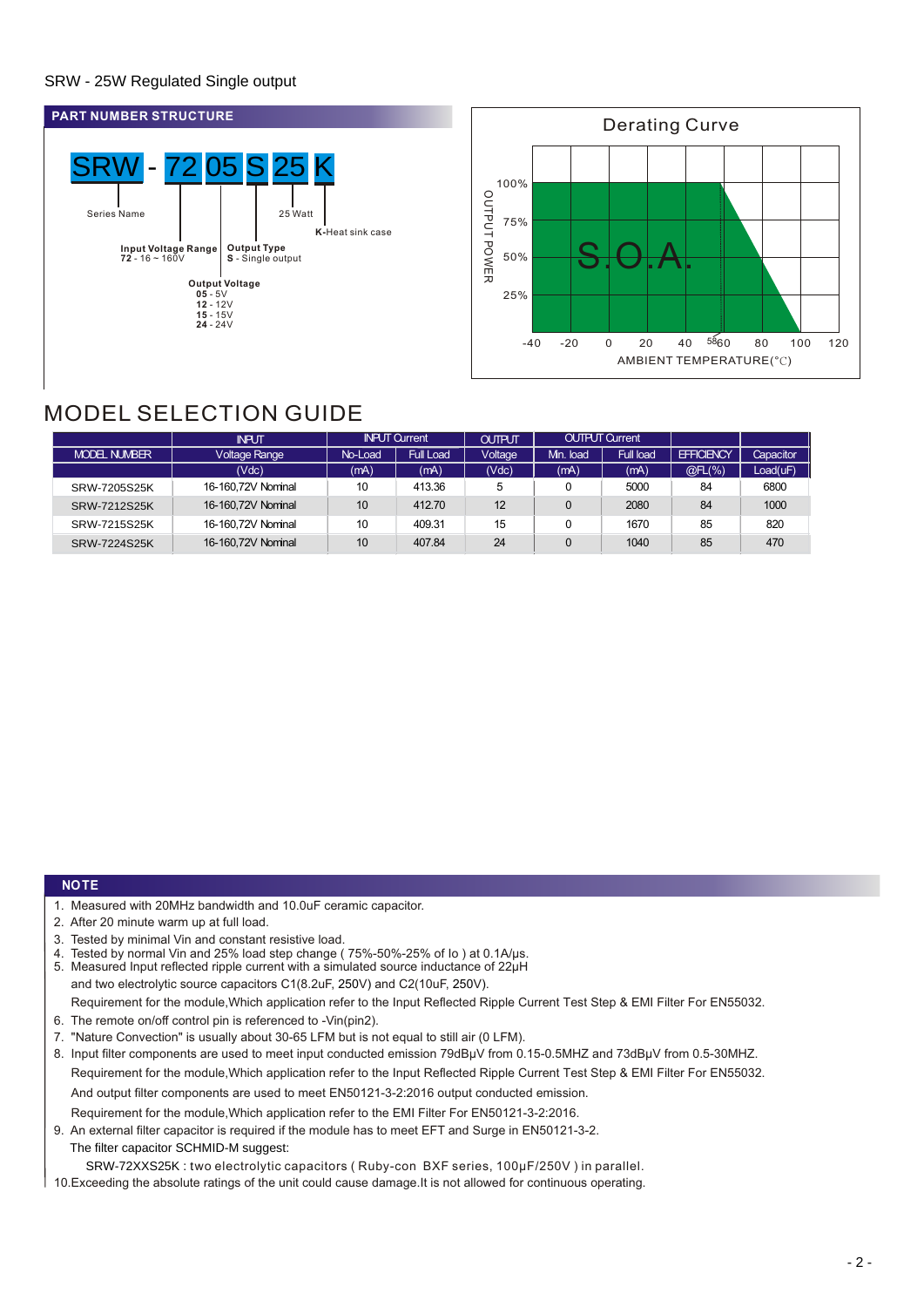## *Single & Dual Series - TEST CONFIGURATIONS*

#### **Input Reflected Ripple Current Test Step & EMI Filter For EN55032**

 Input reflected ripple current is measured through a source inductor Lin(22uH) and two source electrolytic capacitor C1(8.2uF, 250V) and C2(10uF, 250V) at nominal input and full load.

And the components are also used to meet input conducted emission 79dBμV from 0.15-0.5MHZ and 73dBμV from 0.5-30MHZ.

 These components should be mounted as close as possible to the module; and all leads should be minimized to decrease radiated noise.



#### **Output Ripple & Noise Measurement Test**

 Use a capacitor Cout(10uF) measurement. The Scope measurement bandwidth is 0-20MHz.



## *DESIGN & FEATURE CONFIGURATIONS*

#### **Output Ripple & Noise Reduction**

 To reduce ripple and noise, it is recommended to use a 1uF ceramic disk capacitor and a 10uF electrolytic capacitor at the output.



## **Over Voltage Protection**

 The module includes an internal output over voltage protection circuit, which monitors the voltage on the output terminals. If this voltage exceeds the over voltage set point, the module will activate the control loop of internal circuit to clamp the output voltage.

#### **EMI Filter For EN50121-3-2:2016**

 Output filter components are used to meet EN50121-3-2:2016 output conducted emission.

 These components should be mounted as close as possible to the module; and all leads should be minimized to decrease radiated noise.



#### **Over Current Protection**

 The module includes an internal over current protection circuit, which will endure current limiting for an unlimited duration during output over load condition. If the output current exceeds the OCP set point, the module will shut down automatically (hiccup).

 The module will try to restart after shut down. If the over load condition still exists, the module will shut down again.

## **CTRL Module ON / OFF**

 Positive logic turns on the module during high logic and off during low logic.

 Ctrl module on/off can be controlled by an external switch between the ctrl terminal and -Vin terminal. The switch can be an open collector or open drain

 For positive logic if the ctrl feature is not used, please leave the ctrl pin floating.